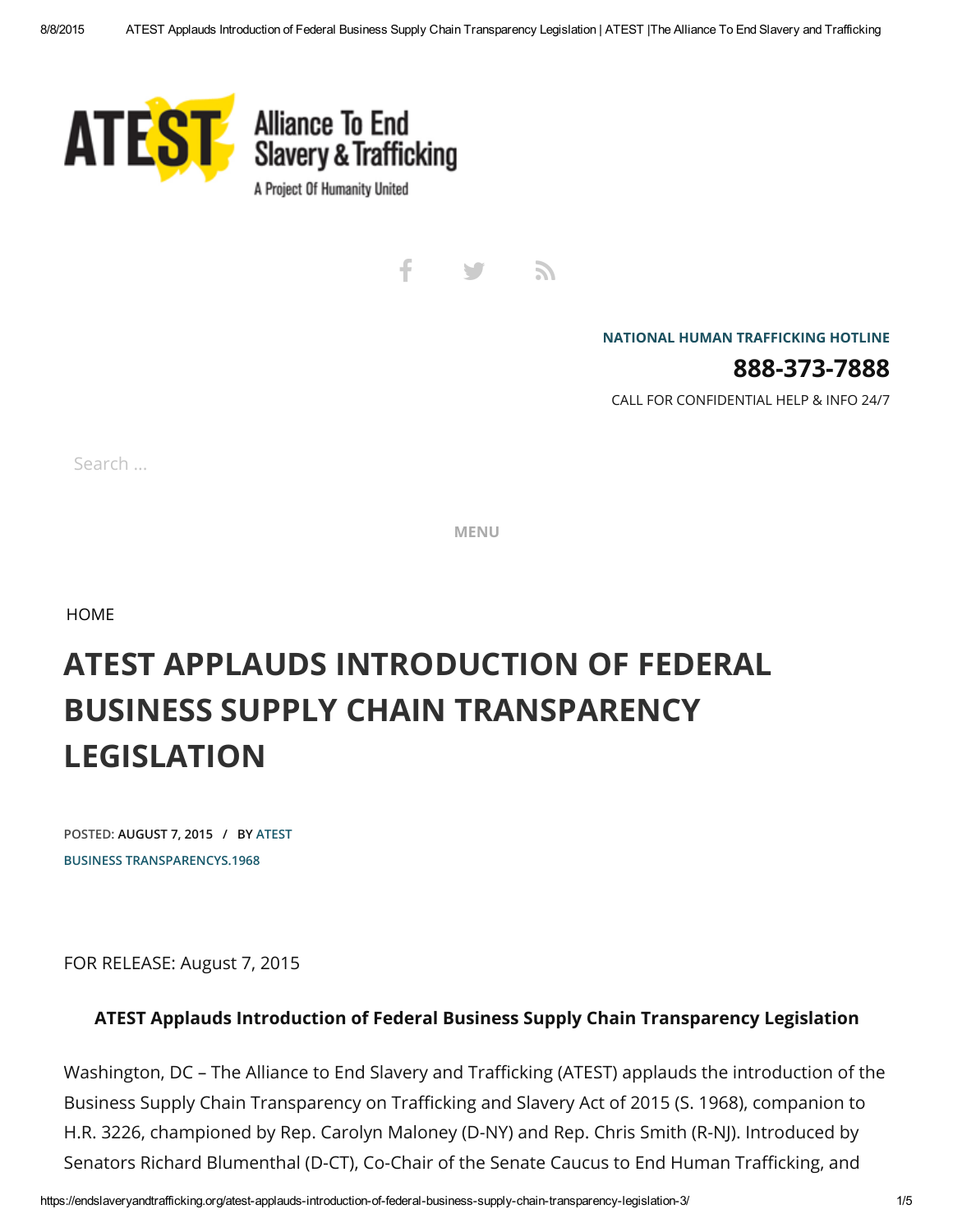Edward J. Markey (D-MA), this bill would require public companies with annual worldwide receipts above \$100 million to include in their annual reports to the Securities and Exchange Commission (SEC) a disclosure describing measures taken to identify and address conditions of forced labor, modern slavery, human trafficking, and the worst forms of child labor within a company's supply chains. Importantly this legislation includes both the production of goods as well as labor and services in supply chains.

"Businesses shouldn't turn a blind eye to the working conditions of people who make their products. This bill marks an important step toward making sure they can't. American consumers want and deserve to know what's behind the food, clothing, and other goods and services they use every day," said Melysa Sperber, Director of [ATEST.](http://www.endslaveryandtrafficking.org/)

As the world's largest importer, the United States is in a unique position to demand information about the goods and services people use. In 2014, the U.S. Department of Labor identified 136 goods from 74 countries made by forced and child labor. Passing this bill would strengthen U.S. leadership in reducing human trafficking and forced labor by empowering the public to make informed decisions about the products they purchase and the companies in which they invest.

"Free the Slaves commends Senators Blumenthal and Markey for introducing the Business Supply Chain Transparency on Trafficking and Slavery Act of 2015. The State Department's 2015 Trafficking in Persons Report makes clear that slavery and human trafficking taint many of the products we purchase. The private sector must play its role in combatting these crimes. This is the first time a supply chain transparency measure has been introduced in the Senate. We urge other members of the Senate to join in addressing the presence of trafficking and forced labor in supply chains. Consumers and investors want to know that they aren't buying or investing in slave made goods. This bill, if passed, will create incentives to produce services and goods untainted by extreme exploitation." Maurice Middleberg, Executive Director, Free the Slaves.

"After the positive impacts the Coalition to Abolish Slavery & Trafficking (CAST) has seen in businesses operating in California after the passage of SB 657, The California Transparency in Supply Chains Act of 2010, CAST is excited to see an even stronger version of this legislation introduced federally. This important legislation will help ensure survivors like the individuals CAST serves in the United States, and those enslaved around the world are protected by companies and consumers' better understanding of how the goods and services are utilized in their supply chains and how exploitation and human trafficking can be prevented in the long-term." Kay Buck, Executive Director, CAST.

"ECPAT-USA strongly supports the introduction of the Business Supply Chain Transparency on Trafficking and Slavery Act of 2015 as it will encourage companies to examine how their business practices might inadvertently promote both labor and sex trafficking. ECPAT-USA's Tourism Child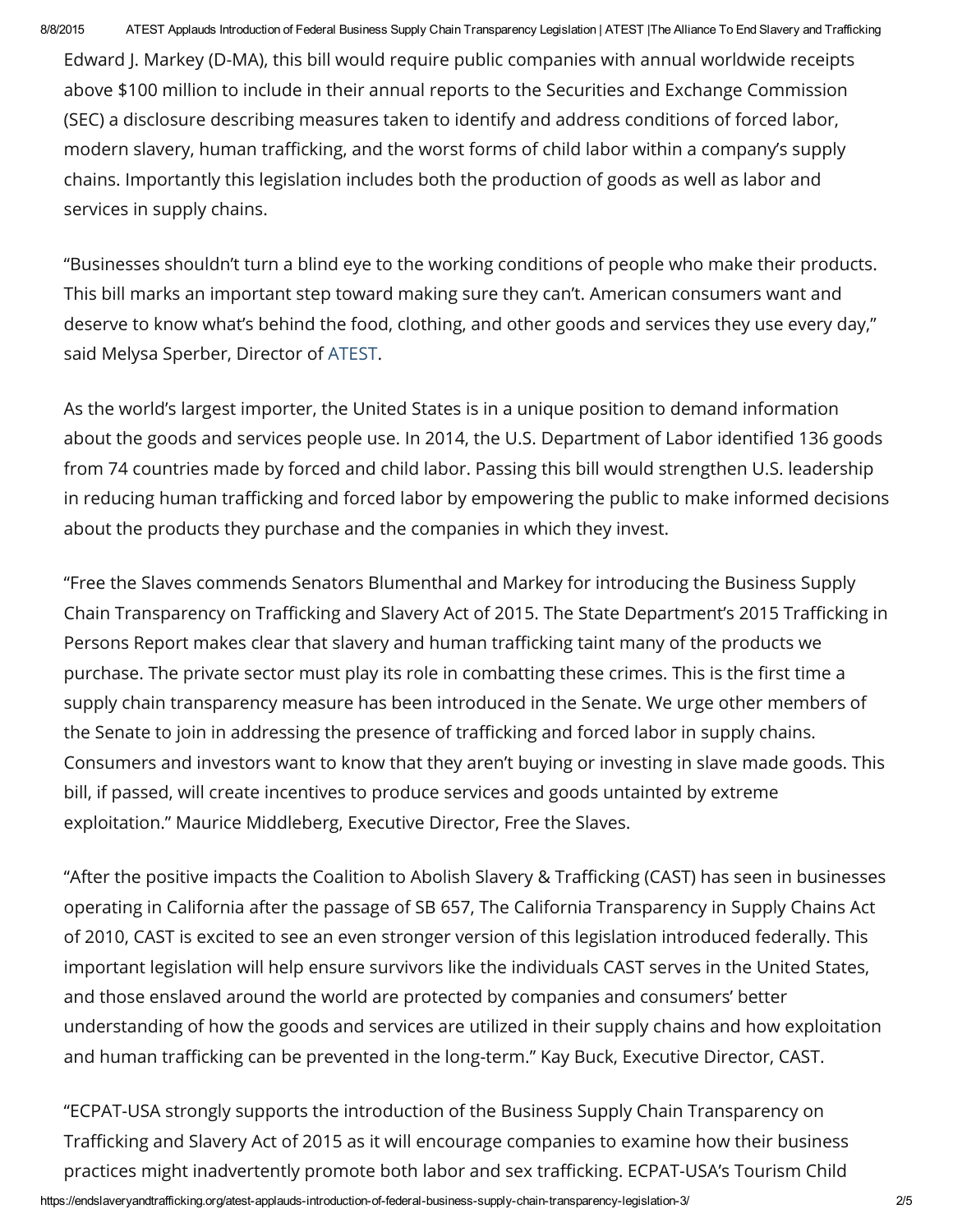8/8/2015 ATEST Applauds Introduction of Federal Business Supply Chain Transparency Legislation | ATEST |The Alliance To End Slavery and Trafficking

Protection Code of Conduct has made companies aware of what they can do to protect children from trafficking. Our experience is that they are happy to do it once encouraged." Carol Smolenski, Executive Director, ECPAT-USA.

"The private sector has a unique and important role to play in the global fight against human trafficking and modern slavery. This legislation helps address the complex challenges of slavery in supply chains by improving reporting and increasing transparency. With better information about which companies are taking the most action, everyday consumers can make more informed decisions about the kinds of companies they want to support." Bradley Myles, CEO, Polaris.

###

#### About ATEST

The Alliance to End Slavery and Trafficking (ATEST) is a U.S. based coalition that advocates for solutions to prevent and end all forms of human trafficking and modern slavery around the world. ATEST member organizations include: Coalition to Abolish Slavery and Trafficking (CAST), Coalition of Immokalee Workers (CIW), ECPAT-USA, Free the Slaves, Futures Without Violence (FUTURES), International Justice Mission, National Domestic Workers Alliance (NDWA), National Network for Youth (NN4Y), Polaris, Safe Horizon, Solidarity Center, Verité, Vital Voices Global Partnership, and World Vision. ATEST is a project of Humanity United.

# **CATEGORIES**

**Categories** 

Select Category

### ARCHIVES

Archives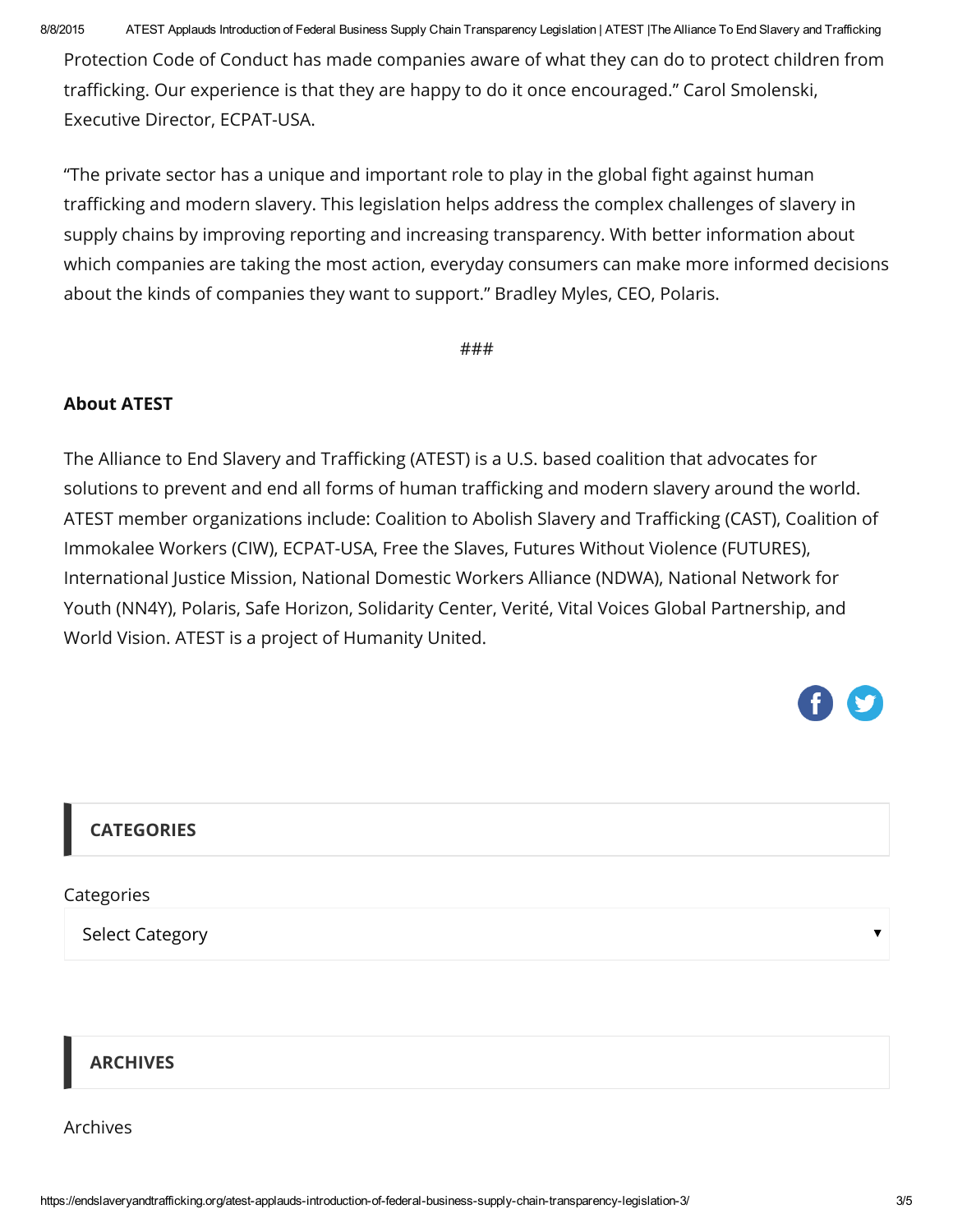Select Month

в

# SUBSCRIBE TO OUR BLOG

Enter your email address to receive notifications of new blog posts.

Email Address

# SUBSCRIBE

| <b>RECENT TWEETS</b>                                                                                                                                              |               |  |
|-------------------------------------------------------------------------------------------------------------------------------------------------------------------|---------------|--|
| <b>Tweets</b>                                                                                                                                                     | <b>Follow</b> |  |
| <b>Walk Free</b><br><b>NALK FREE OF</b><br>@walkfree                                                                                                              | 7 Aug         |  |
| In the U.S, over 1.6 million children experience<br>homelessness in a given year, together we can<br>ensure their safety: walkfr.ee/1N4p1RE<br>Retweeted by ATEST |               |  |
| Show Summary                                                                                                                                                      |               |  |
| <b>ATEST</b><br>@∆TFST                                                                                                                                            | 7 Aug         |  |
| Tweet to @ATEST                                                                                                                                                   |               |  |